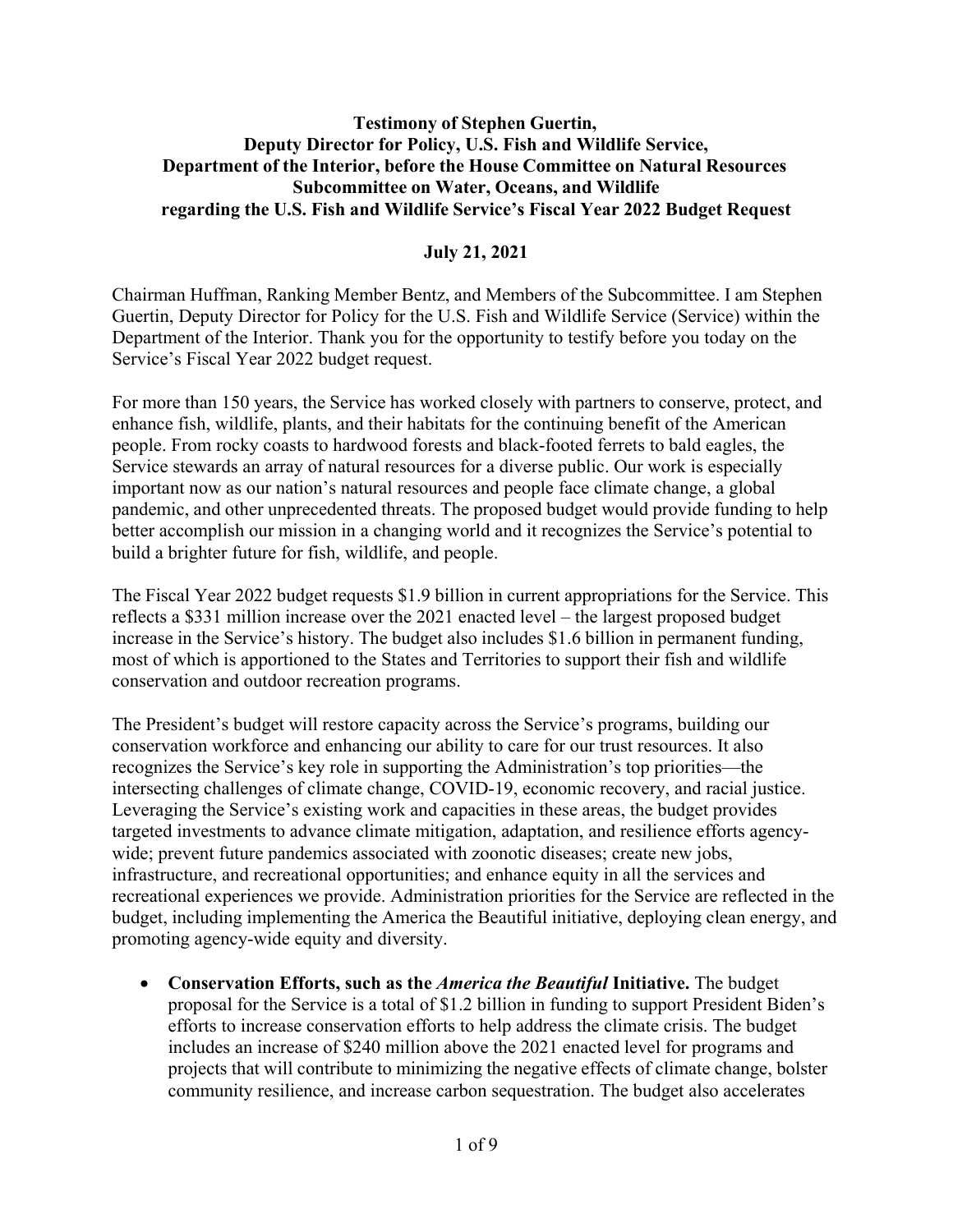conservation efforts by supporting the America the Beautiful initiative, which aims to conserve 30 percent of U.S. land and water by 2030 through investments in partner programs, climate science and habitat adaptation and resilience. Additional funding will be used to support land management and restoration while creating job opportunities for Americans in the outdoors, including \$584.4 million in funding for the operations and maintenance needs across 568 National Wildlife Refuges, an increase of \$80.5 million above the 2021 level.

- **Advancing Science to Pursue Clean Energy and Climate Resiliency.** The budget request includes \$35.5 million, an increase of \$15 million above 2021, for climate science that is necessary to guide expanded use of clean energy sources and improve resiliency to changing temperatures, water levels, and weather patterns. Fish, wildlife, and plant resources are integral to the nation's natural landscapes and have played a major role in shaping America's history, identity, and character, but global and national conservation challenges such as wildfire, drought, invasive species, changing ocean conditions, and other impacts to the land, water, and wildlife are magnified by a rapidly changing climate. The budget will expand the application of scientific research into the assessment and understanding of habitat requirements to enable economic development and inform conservation decisions in cooperation with the U.S. Geological Survey and other federal agencies, state, Tribal, and local government partners, and non-government organizations.
- **Deploying Clean Energy.** The budget proposes \$27.6 million for the Service, an increase of \$13 million, for activities associated with clean energy development, including a program increase of \$8 million for the Ecological Services Planning and Consultation program to support reviews and permitting of clean energy projects. Within the Migratory Bird Management Program, the budget includes a program increase of \$5.1 million for clean energy project permitting to enable renewable resource development while protecting migratory birds, notably iconic bald and golden eagles. The Service supports the responsible development of clean energy sources to create new industries to support American workers while reducing emissions that contribute to climate change.
- **Promoting Equity and Diversity.** The budget request for the Service includes \$1.4 million as part of a Department of the Interior-wide Diversity, Equity, Inclusion and Accessibility budget initiative to address high-priority needs in support of Executive Order 13985, Advancing Racial Equity and Support for Underserved Communities Through the Federal Government, and Executive Order 13988, Preventing and Combating Discrimination on the Basis of Gender Identity and Sexual Orientation.

### **National Wildlife Refuge System**

The Service administers the National Wildlife Refuge System, the nation's network of lands and waters dedicated to conserving America's rich fish and wildlife heritage. Founded in 1903, the Refuge System contains 568 refuges that span more than 850 million acres of lands and waters, including over 760 million marine acres. It protects many of the country's most iconic ecosystems and provides high-quality habitat for a diverse array of fish, wildlife, and plants, including hundreds of threatened and endangered species.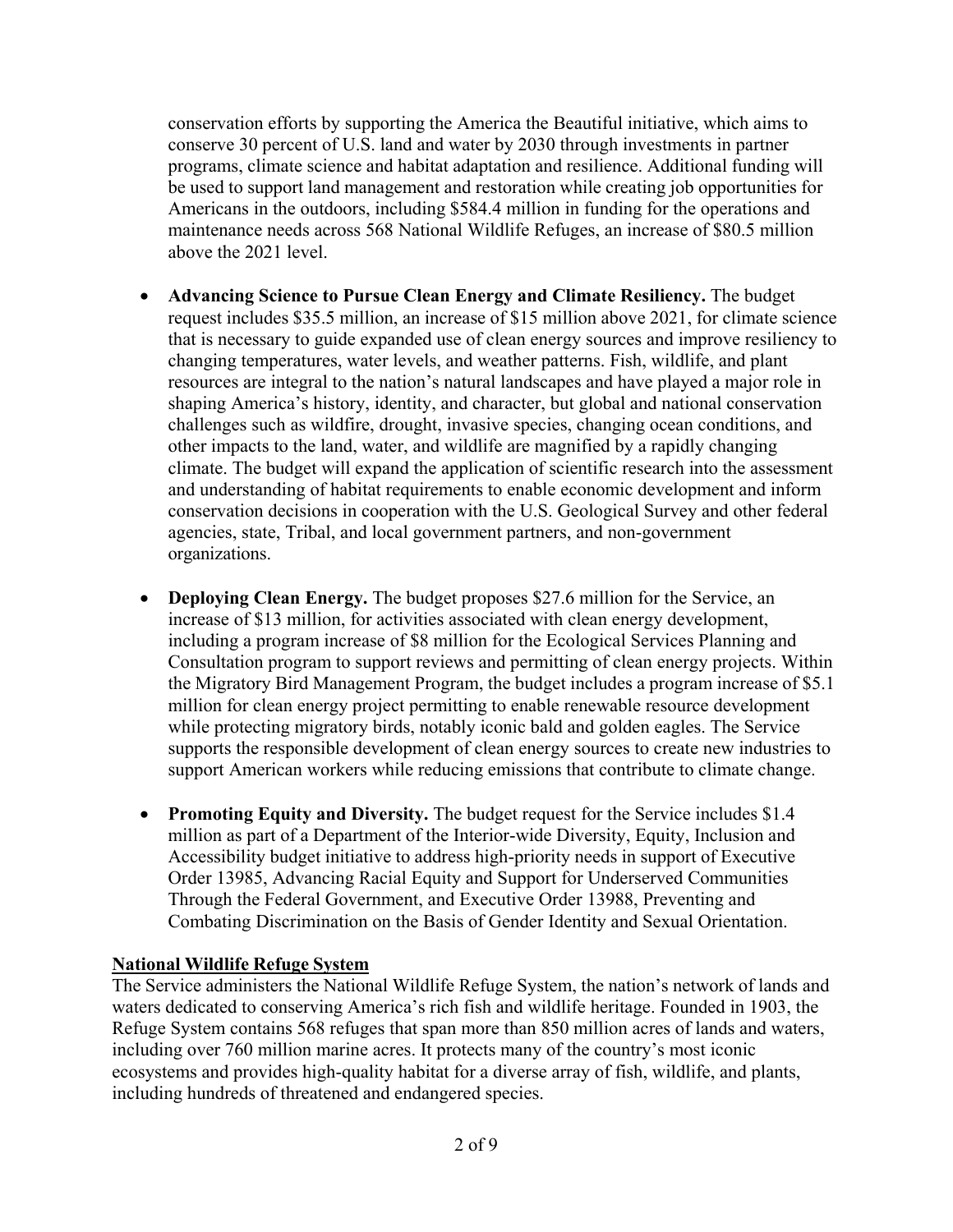With a refuge in every state and territory and over 100 refuges within 25 miles of cities with populations over 250,000, the Refuge System also provides premier recreational opportunities for a diverse public. In 2020, the Refuge System hosted a record breaking 61.4 million visits, reflecting a growing interest in outdoor recreation. These recreation visits yield major economic benefits for local communities, generating \$1.1 billion annually in job income and over 41,000 jobs.

Recognizing the potential of the Refuge System to make significant strides toward meeting the administration's climate, conservation, and job creation goals, the budget requests \$584.4 million for the Refuge System in 2022. An increase of \$51.7 million for Refuge System operations will help accelerate climate adaptation and resilience efforts across the nation and improve climate science. This funding will be used to develop new climate adaptation decision support tools, advance landscape-scale conservation planning, and monitor and study key wildlife populations including pollinators, migratory birds, and endangered species.

The budget also provides funding to help the Refuge System "Build Back Better" in several different ways. Targeted investments to restore the Refuge System's conservation and management capacity will enable us to hire new biologists, visitor service professionals, and federal wildlife officers. This will benefit both the natural resources we manage and the millions of Americans who enjoy them. The budget includes \$13 million for the Refuge System to administer the Civilian Climate Corps, which will create living wage jobs and provide a pathway to careers in conservation and recreation – a win-win for the economy and the environment.

Additionally, the budget includes \$48.6 million for deferred maintenance at our refuges, which is a start in supporting the resources needed to address our maintenance backlog and shift to lifecycle investments. Analysis shows that investing in cyclical maintenance saves taxpayers 40% over waiting until maintenance is deferred.

Additional funding is requested to expand the Refuge System's work in urban communities through the Urban Wildlife Conservation Program. These investments will help address inequalities in recreational access and establish long-term, meaningful connections with culturally and ethnically diverse urban communities to achieve our conservation mission.

### **Ecological Services**

The Service's Ecological Services program is a leader in conserving our nation's imperiled species and their habitats, ensuring that sustainable populations of fish, wildlife, and plants continue to thrive for future generations. One of its primary responsibilities is administering the Endangered Species Act (ESA), one of our Nation's most important wildlife conservation laws. The ESA has had notable success since its passage nearly 50 years ago, including the recent recovery of the interior least tern, Monito gecko, Hawaiian hawk, and Borax Lake chub. Preventing extinction and achieving recovery of listed species continues to be one of the Service's highest priorities. To further this priority, the Service's budget request proposes a total of \$332 million to implement the ESA and other laws under the Ecological Services program, including the Marine Mammal Protection Act and Coastal Barrier Resources Act.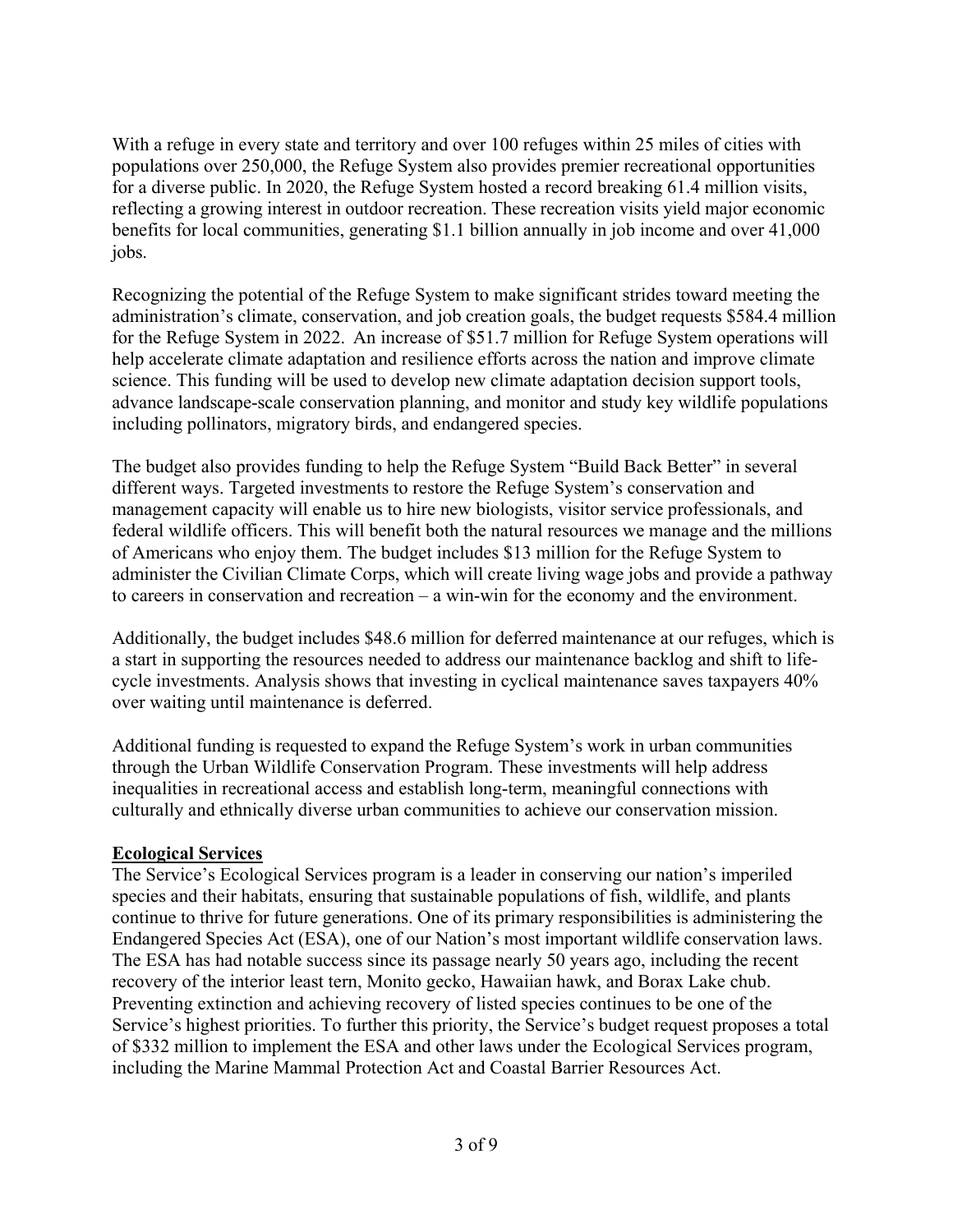The Service will align funds from this proposed increase with our highest priority actions to prevent extinction and achieve recovery for listed species. This includes supporting voluntary conservation efforts on private lands, which are essential to many species-recovery efforts and consistent with the Administration's goals for the America the Beautiful initiative. Habitat conservation and restoration efforts for at-risk species often have the added benefit of helping us mitigate the effects of climate change, including high-severity wildfire and invasive species.

Within Ecological Services, the budget proposes an increase of \$8 million to support reviews and permitting of clean energy projects. This funding will to allow us to improve and streamline consideration of these projects, facilitating environmentally-sound energy development while ensuring conservation of trust resources.

The budget request will also support work to restore and protect resilient ecosystems through the maintenance of undeveloped coastal barriers; restoration of fish, wildlife, and habitats injured by hazardous substances; and advancement of tools and knowledge to assist partners in their wetland conservation efforts.

### **Migratory Birds**

As climate change and other threats drive declines in North America's bird populations, the Service's Migratory Bird Program plays a critical conservation leadership role at home and abroad. The Migratory Bird Program leads migratory bird conservation and management efforts in the U.S. and internationally through effective partnerships, applied science, and innovative strategies. Working closely with States, Tribes, sporting and conservation groups, and other partners, the program monitors and assesses bird populations, works to balance human-wildlife conflicts, and provides a variety of migratory bird-related recreational opportunities.

To address climate change, habitat loss, and other threats to migratory birds, the 2022 budget proposal requests \$66.1 million for Migratory Bird Management – an \$18.2 million increase over the 2021 level. This funding will enable the program to conduct new habitat and species analyses, develop new management techniques, and promulgate regulations that protect birds and provide greater certainty to regulated parties. The budget contains more than \$5 million for the clean energy review and permitting processes, enabling us to advance the Administration's clean energy goals while minimizing impacts to migratory birds. Funding for the Joint Venture Program will increase habitat resilience across the nation's four migratory bird flyways.

In addition, the budget request reflects the important role the Migratory Bird Program plays in promoting more equitable access to nature. The budget includes increased funding for the Urban Bird Treaty program, which will allow the Service to improve bird conservation in cities and expand recreational and educational opportunities to underserved communities.

### **Fish and Aquatic Conservation**

The Fish and Aquatic Conservation Program (FAC) leads the Service's efforts to study, protect, and restore our fish and aquatic species, working collaboratively with a broad array of partners.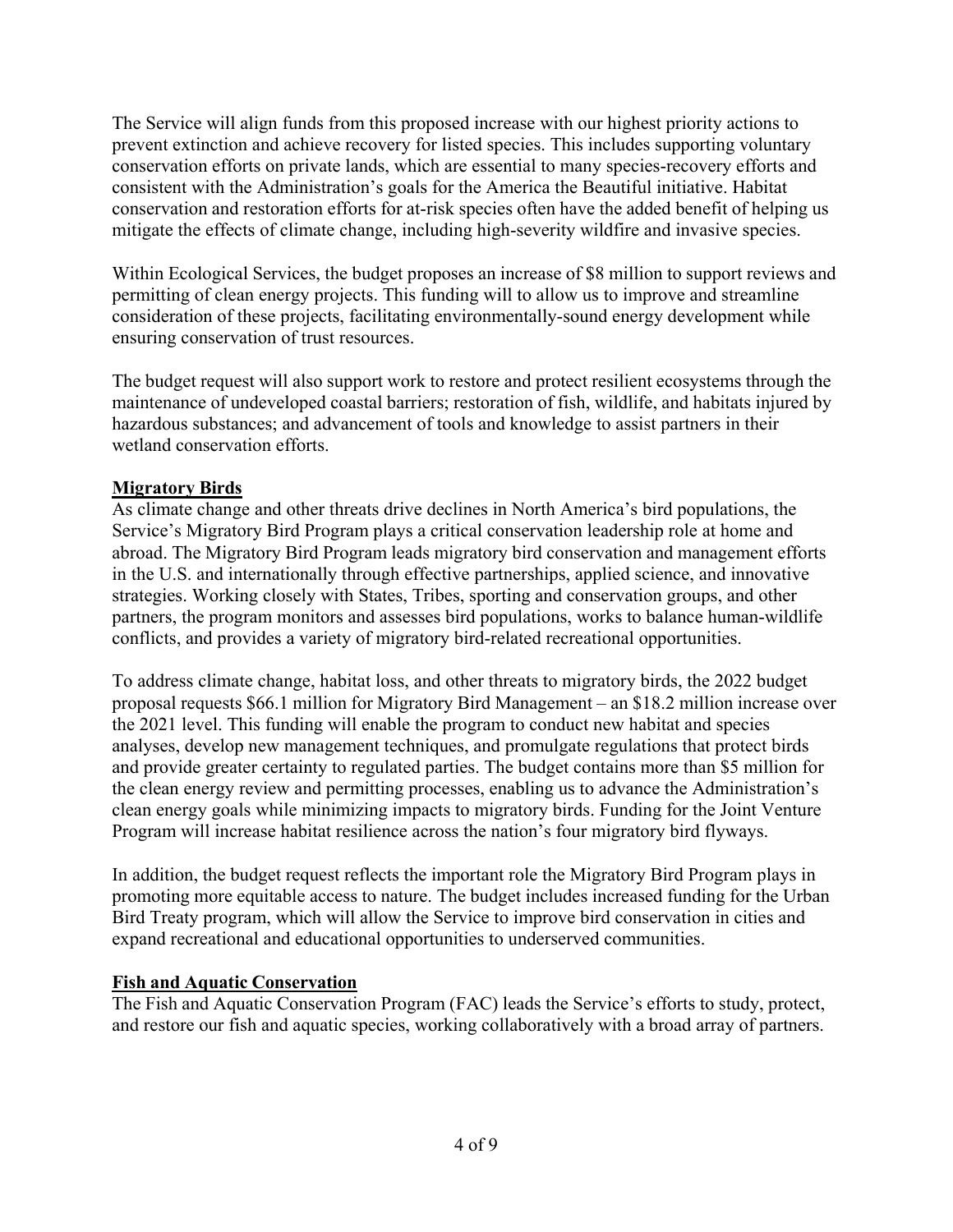The program administers the National Fish Hatchery System, a national network of 70 propagation hatcheries, 6 Fish Health Centers, and 7 Fish Technology Centers. The National Fish Hatchery System is an international leader in the propagation of imperiled aquatic species, including endangered freshwater mussels, and rears more than 100 million fish annually. This work aids in the recovery of threatened and endangered species, helps fulfill the Service's tribal trust responsibilities, mitigates the impact of federal water development projects, and enhances recreational fishing opportunities for the public. In addition, FAC staff at our 51 Fish and Wildlife Conservation Offices work closely with a wide range of partners through programs like the National Fish Passage Program and the National Fish Habitat Partnership to improve and restore aquatic habitats across the country.

The program's work generates significant environmental and economic returns for fish and people. In 2020, the Hatchery System implemented almost 300 recovery actions benefitting 92 listed species and provided refugia for dozens more. The program also provided fishing and other aquatic-based recreational activities at a time when interest in outdoor recreation continues to grow.

The budget requests \$254.9 million for Fisheries and Aquatic Resource Conservation, an increase of \$48.3 million above the 2021 enacted level. The request includes a \$16.2 million increase for operation of the National Fish Hatchery System and an additional \$24.7 million for maintenance and equipment to help maintain an aging hatchery infrastructure, address a \$293 million deferred maintenance backlog, and support propagation programs vital to the health of our nation's aquatic ecosystems and fisheries.

The request also includes program increases to expand aquatic invasive species prevention efforts, \$1 million for the National Fish Habitat Action Plan, and \$2.9 million to support the species population assessment and habitat conservation work of our 51 Fish and Wildlife Conservation Offices.

### **International Affairs**

The International Affairs Program leads domestic and international efforts to protect, restore, and enhance the world's diverse wildlife and their habitats. The program provides technical and financial assistance to conserve priority species and habitats across the globe, such as elephants and rhinos. It also implements the Convention on International Trade in Endangered Species of Wild Fauna and Flora (CITES) and other laws and treaties to ensure wildlife trade is legal and does not threaten the survival of species in the wild. The program's work to enhance the resilience of wildlife, habitats, and local communities is more important than ever, as the COVID-19 pandemic continues to underscore the critical role that biodiversity conservation plays in preventing future pandemics.

The budget proposal includes \$29.3 million for the International Affairs Program. This funding will enable us to expand conservation capacity in range countries; combat wildlife trafficking; and develop conservation methods to address the impacts of climate change. The budget will also support the program's engagement in the governmentwide One Health approach, which considers how animal, human, and environmental health are closely linked. Funding will be used to support wildlife and habitat conservation projects in Asia, Africa, and Latin America,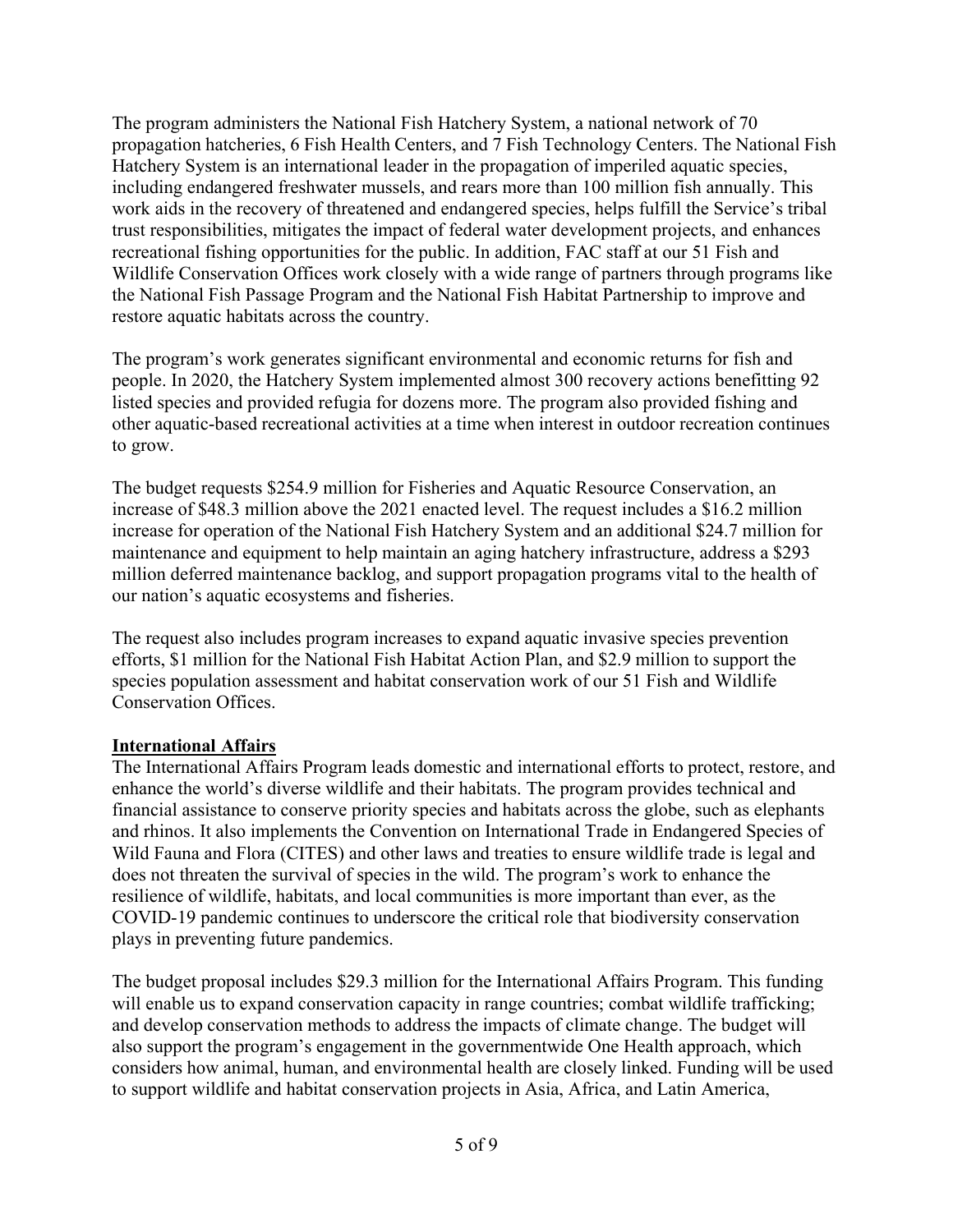including in regions that are hotspots for disease. These investments will also support education and outreach to build awareness of the role of conservation in preventing the spread of zoonotic disease.

Additionally, the budget supports ongoing efforts to modernize the Service's permitting system and address administrative and security issues pertaining to CITES permits. The budget proposal also includes increased funding necessary to address the Service's significant international permitting workload and eliminate the existing permitting backlog.

## **Office of Law Enforcement**

As the Service's investigative arm, the Office of Law Enforcement supports our conservation mission by enforcing wildlife laws, ensuring sustainable and legal wildlife trade, and investigating wildlife crimes. Wildlife trafficking is a multi-billion-dollar criminal industry that fuels instability and has been linked to other illicit activities such as human, arms, and drug trafficking. The Service's special agents leverage their investigative skills to combat the transnational criminal organizations behind the global wildlife trafficking crisis. The Service's wildlife inspectors are the front-line defense in the illegal wildlife trade, inspecting and interdicting shipments entering and moving through U.S. ports of entry. Working closely with international and domestic partners, the Office of Law Enforcement plays a key role in addressing the conservation and global security threat posed by illegal wildlife trade and trafficking.

The budget requests \$95 million for the Office of Law Enforcement, which will support efforts to ensure legal wildlife trade, reduce demand for illegal wildlife products, and build local enforcement capacities in other nations. This investment will also enable the Service's special agents and inspectors to focus their efforts on preventing the spread of zoonotic diseases through the illegal wildlife trade. The proposed budget also focuses on special agent and wildlife inspector staffing levels. Due to mandatory retirement age for law enforcement positions, field agents are at an historical low while global responsibilities continue to grow. An increase of \$7.7 million is included to hire a new class of Special Agents, enabling the program to build its workforce to keep pace with its growing global responsibilities.

### **Science Applications**

Since climate change, habitat loss, and other environmental issues span geographic and political boundaries, addressing these issues requires collaboration between diverse partners at a landscape scale. The Service's Science Applications program plays a vital national leadership and coordination role in helping the Service and its partners address these issues using an inclusive and participatory approach to landscape conservation. Science Applications convenes and facilitates States, Tribes, private landowners, NGOs and other partners in identifying and addressing shared conservation priorities. This work helps secure durable conservation outcomes, such as proactive and voluntary actions to conserve at-risk species.

In addition, Science Applications provides science support to Service programs and partners that helps coordinate, inform, and advance landscape and species conservation and climate adaptation efforts. Through the Science Support activity, the program works with partners to identify knowledge gaps around shared conservation priorities and provides technical assistance, tools,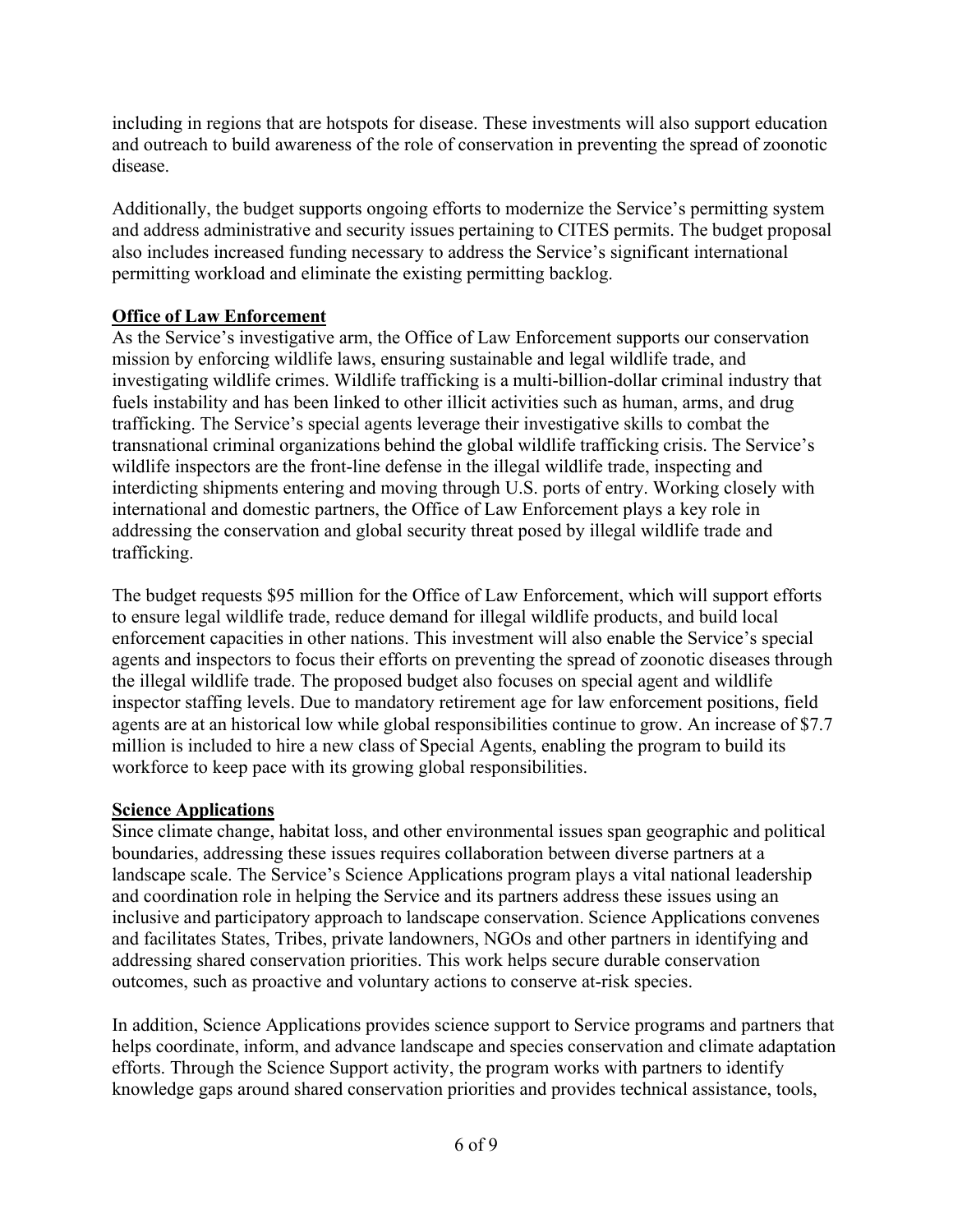and coordination support to inform conservation and management actions. Science Applications also provides science support for other Service programs by providing resources, guidance, and information that inform decision-making on a variety of conservation actions.

The 2022 budget requests \$18.8 million for the Cooperative Landscape Conservation activity and \$22.9 million for Science Support. These requests reflect a \$6.3 million and \$12.3 million increase above the 2021 levels, respectively. This funding will enable the Service to continue convening partners and facilitating collaborations around the country – a critical need for landscape conservation. It will also support new investments in technical, geospatial mapping, and social science capacity, allowing the program to work at the field-level and engage new partners, with a focus on underserved communities. This work will directly support the America the Beautiful initiative and climate and environmental justice priorities.

The increase in funding for Science Support will also advance Administration and Service priorities. The budget request includes \$7 million for climate science, enabling Science Applications to expand collaborative efforts to address climate change impacts with nature-based solutions at the landscape level. \$5 million is provided for the Service to advance pollinator science, partnerships, and outreach and engagement, which will help stabilize pollinator populations and sustain the economic and ecosystem services that they provide. Finally, funding is included to engage students from minority and under-served communities in internships that contribute to America the Beautiful while providing interns with the opportunity to explore careers in public service.

## **Wildlife and Sport Fish Restoration**

The Wildlife and Sport Fish Restoration (WSFR) Program addresses the challenges of managing America's natural resources by providing federal aid and grants to states designed to benefit fish and wildlife while capitalizing on recreational opportunities across the country. The WSFR Program administers several types of grants for projects that improve and manage aquatic habitats, protect, and conserve coastal wetlands, hunter education, and provide important access and infrastructure for boaters. The programs are funded by Federal excise taxes on firearms, ammunition, archery gear, fishing equipment, electric motors, and a portion of the Federal gasoline tax.

The WSFR Program also administers the State Wildlife Grant program, which supports a strategic national conservation framework through individual State Wildlife Action Plans. These plans, developed in coordination with government agencies, conservation organizations and the public, are integral to national efforts to effectively address threats to priority habitats and species of greatest conservation need. The core value of all WSFR Programs is fostering cooperative partnerships between Federal and State agencies, working alongside hunters, anglers, and other outdoor interests, to enhance recreational opportunities while advancing sustainable resource goals. The budget includes \$74.4 million for State Wildlife Grants, an increase of \$8 million, to support the protection of wildlife habitat benefitting non-game species.

# **Working with Tribes**

The Service is committed to the priorities outlined in President Biden's Memorandum on Tribal Consultation and Strengthening Nation-to-Nation Relationships. Tribes are important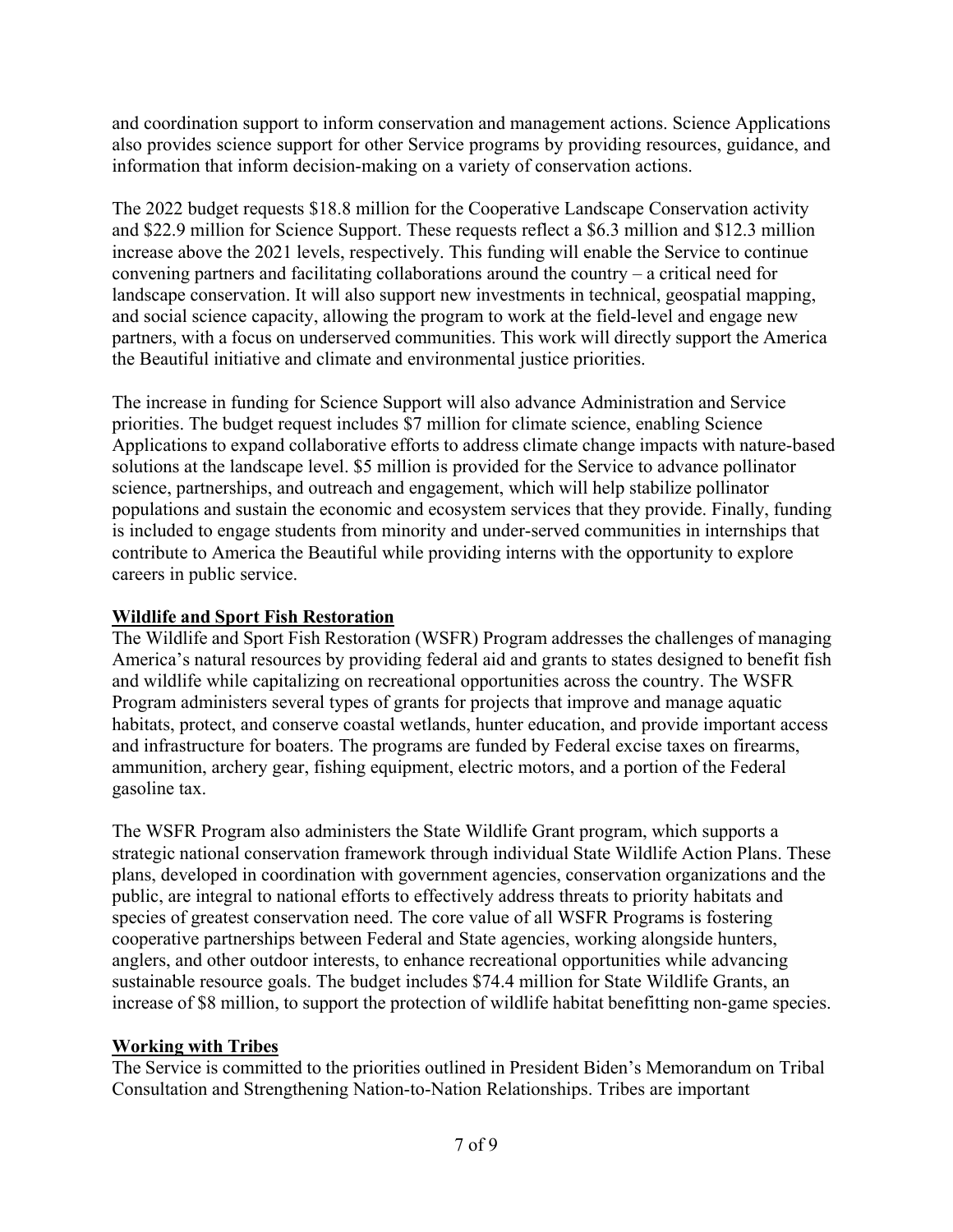conservation partners, and the Service's FY 2022 budget request recognizes the valuable role they play in efforts to conserve our nation's wildlife and the habitat upon which they depend.

The Service is requesting \$8 million for the Tribal Wildlife Grants (TWG) Program, an increase of \$2 million from the FY 2021 enacted level. The TWG Program supports Tribes in the development and implementation of wildlife and habitat conservation programs. The TWG Program directly benefits many Tribes whose members depend on wildlife for subsistence, cultural uses, and livelihoods. Other increases in the FY 2022 request include \$16.2 million for the National Fish Hatchery System to support Tribal partnerships and fulfillment of trust responsibilities, among other activities, and \$2 million for the Service's Native American Program to expand Tribal consultations.

The Service will continue to enforce the Indian Arts and Crafts Act (IACA). The Office of Law Enforcement has found extensive violations of the IACA, where criminal networks are massproducing counterfeit Native American art and fraudulently selling it as authentic Native American-made. This criminal activity threatens the livelihoods and culture of Native American artists, and Service agents are working hard to disrupt these networks and bring criminals to justice.

### **Administration Proposals**

The Service's budget request also includes language to seek compensation from responsible parties who injure or destroy Refuge resources. This provision would provide the Service with similar authority to the National Park Service and National Oceanic and Atmospheric Administration. Today when Refuge System resources are injured or destroyed, the costs of repair and restoration falls upon the appropriated budget for the affected field station or office, often at the expense of other Service programs. Between 2015 and 2017, the National Wildlife Refuge System documented over 76,000 incidents of trespass, arson, and vandalism, with a total cost estimate of \$1.1 million of unrecovered damages.

This provision would allow persons responsible for harm—not taxpayers—to pay for any injury they cause. The Service has criminal penalties (fines) for those injuries occurring on Service property. In most cases, the injuries far exceed any fines recovered by the U.S. Government. With this authority, the recovery of damages for injury to Refuge System resources would be used to reimburse assessment costs; prevent or minimize the risk of loss; monitor ongoing effects, and/or use those funds to restore, replace, or acquire resources equivalent to those injured or destroyed.

The Service also recommends a decrease in the minimum required match for State Wildlife Grants for FY 2022. The decrease from 25 percent to 10 percent (for planning projects) and from 35 percent to 10 percent (for implementation projects) is necessary as States are facing unprecedented budget challenges due to the impacts of the COVID-19 pandemic.

### **Conclusion**

Thank you for the opportunity to testify today and for your interest in the Service's FY 2022 budget request. The budget request promotes strategic investments that begin to address the impacts of climate change, provide all Americans with the opportunity to connect with the